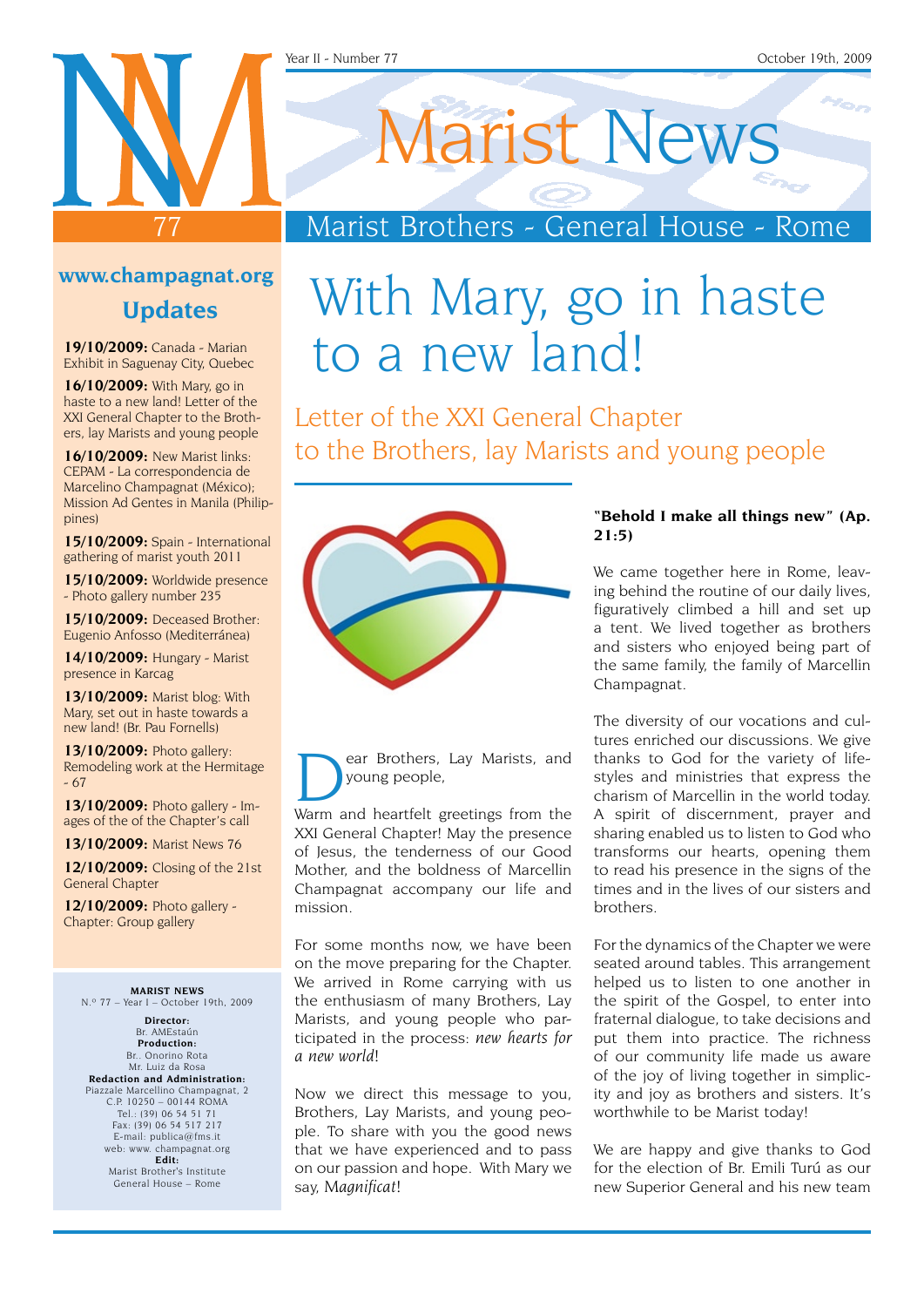Marist News Year II - Number 77

for the animation and government of the Institute.

Mary made her presence felt in our assembly. She took us by the hand, revealing her maternal love and urging us to go in haste to a new land.

#### **A God who surprises us… (Lk. 1: 29)**

God has a dream for each one of us, for humankind, and for our Institute. By listening to our hearts, we discover the love, mercy, and tenderness of a God who is both Father and Mother. At the same time, we acknowledge our weaknesses and inconsistencies.

It was a similar experience of God's love that drove Marcellin to be enterprising, daring, and to take risks. The essence of his dream was "*to make Jesus Christ known and loved by children and young people*". We desire to carry on his dream: as men and women of God, prophets of fraternity in a dehumanized world searching for meaning and thirsty for God. In the light of this Chapter experience, we feel called to respond, as brothers and sisters, witnesses to the loving and maternal face of God.

#### **…. and transforms our heart (Ez 36:26).**

We have heard the call of the Lord:

"*You must be born again*" (Jn 3: 7). Jesus invites us to conversion of heart. This implies making a firm decision to be open to the grace of God and to be transformed. Only if we are open in mind and heart can God change us and teach us to live with God's eyes and heart. God's love urges us to conversion, to rediscover the heart of our respective vocations. The world thirsts for authentic witnesses, people who risk their lives in order that the Good News is announced to everyone. "*The kingdom of God is near. Repent and believe the good news!*" (Mk 1: 15).

We have looked realistically at our potential, and also at our limits and failings. We see hearts hardened by routine and conformity. The aging and diminishment of our Institute weighs on us. We ask questions about our identity and the future of our style of life. We find it hard to form communities that are truly prophetic. Restructuring has still not been wholeheartedly accepted. Our spiritual poverty is still a concern; we can't seem to place Jesus and his Gospel at the centre of our lives. And our changing world continually challenges our structures and projects.

But God has surprised us with a visit, just like the Angel did with Mary at the Annunciation. For us, God has asked us to go out into a new land.



Little and weak that we are, we've asked: "How can this come about at this stage of our history?" But our hopes have been buoyed by recalling Marcellin's favourite psalm: "*If the Lord does not build the house …*" We realize that no matter how small we are, God is standing tall beside us. It is in our weakness that we experience God's tender embrace and strength.

**Together we have dreamed about our future and have discovered the fundamental call that God has for us today:**

**With Mary, we go in haste to a new land!** 

**We feel driven by the Spirit of God to go into a new land, to facilitate the birth of a new epoch of Marist charism.**

**This presumes a willingness to move on, to let go of the familiar, to embark on a journey of both institutional and personal conversion over the next eight years.** 

**We travel this road with Mary, guide and companion. Her faith and openness to God's will inspire us to undertake this pilgrimage.**

**This "new land" is an authentic renewal of the Institute; it asks of us a genuine change of heart.**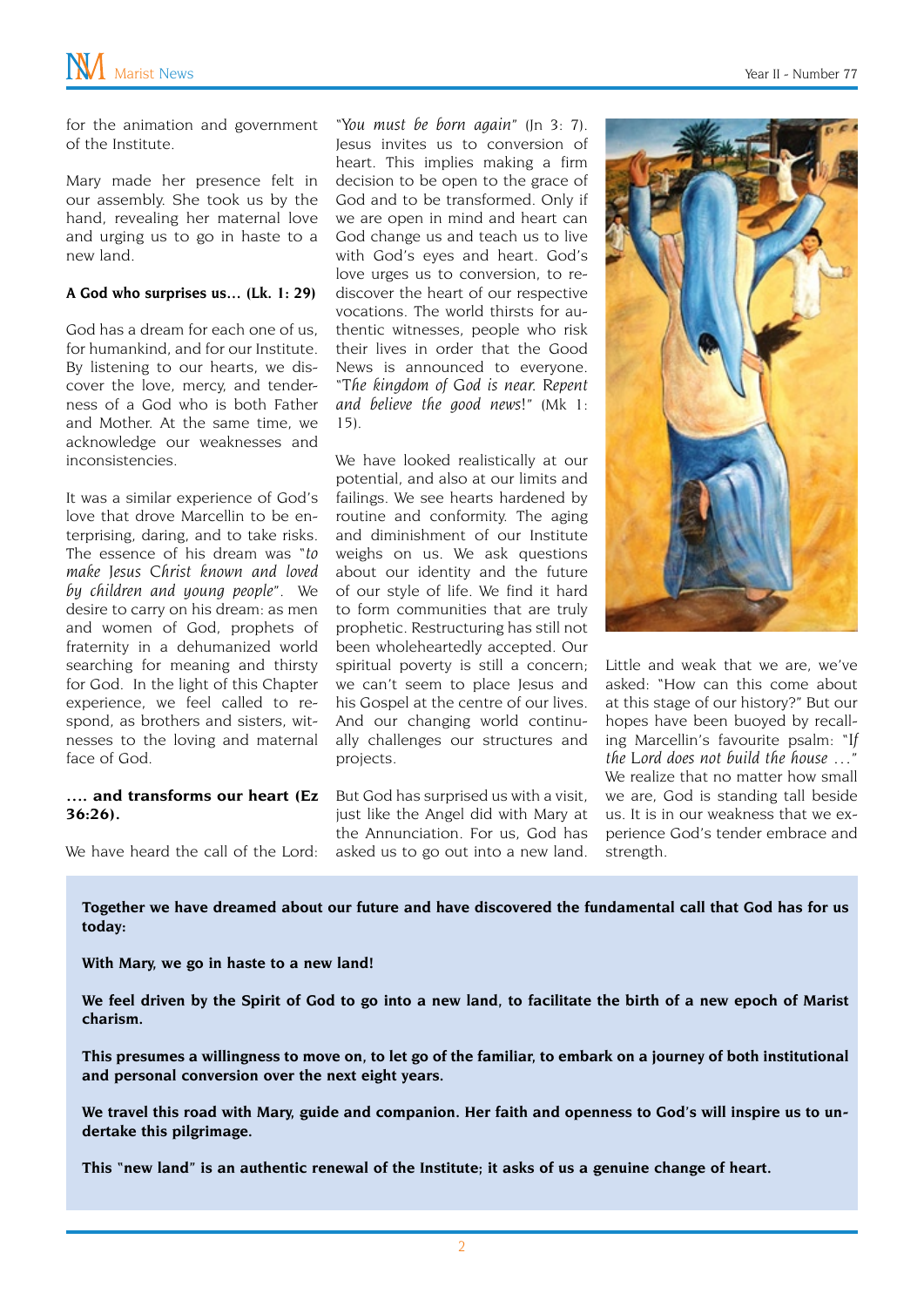

The Spirit of this XXI General Chapter, the closeness of the Bicentenary, and a deeper consciousness of our internationality all urge us to:

#### **A. A renewed sense of consecration firmly rooted in the Gospel, urging us to new ways of being Brother.**

During this Chapter, the Spirit has called us to welcome a 'new way of being Brother'. We need to recover the originality of the name that Marcellin gave us - *Little Brothers of Mary.*

- Brothers, sons of the same Father, called by God to give our lives totally through our religious consecration, anchoring our lives in Jesus Christ. Each Brother is the artisan of his own formation and process of conversion. •
- Brothers among Brothers, signs of the Kingdom by our simple style of life, by sharing life and faith, with a renewed spirit of prayer and mutual forgiveness. Brothers in a community, visible and •

open, inspired by the enthusiasm of the first community at La Valla, and appropriating for ourselves the boldness of those who built L'Hermitage. Brothers, encouraged by the faithful witness of our martyred Brothers.

- Brothers to poor children and young people, present among them as they search for meaning. Brothers with a passion to be signs of God's love, and bold enough to move to areas where others do not go. •
- Brothers without borders, open and available in welcoming the diversity of our Institute. Called to go beyond our borders, allowing ourselves to be evangelised by others. •
- Brothers of Mary, walking with her, invited to discover her in the Gospel - the first person to tread the road of faith. Like Marcellin, for whom she was mother and model. "*From that time on, the disciple took her into his home*" (Jn 19:27). •

Let us recover the heart of our life as Brothers, as consecrated religious to become for the world living reminders of the Gospel.

#### **B. A new relationship between Brothers and Lay Marists, based on communion, searching together for a greater vitality of the Marist charism for our world.**

We acknowledge and encourage the vocation of the Lay Marist. We believe that the Spirit is inviting us to live in a new communion of Brothers and Lay Marists. Together we will promote greater vitality of the Marist charism and its mission in our world. We consider this to be a "Kairos", a key opportunity to share and live with daring the Marist charism, forming together a prophetic and Marian Church.

The International Marist Mission Assembly in Mendes enabled Brothers and Lay Marists to live an experience of communion. To- •

gether we felt called to revitalize our lives and our Marist mission: *One Heart, One Mission*.

- We welcome with appreciation the new document "*Gathered around the Same Table*" as a source for reflection and discernment in the coming years. •
- We believe in formation processes and experiences involving both Brothers and Lay Marists. These will ensure a solid preparation and help us to be faithful to the intuitions of our founder. •
- We support the *Champagnat Movement of the Marist Family* and we welcome other new expressions of Marist life and belonging that are emerging in diverse forms in different parts of the world. At the same time, we feel the need to develop processes that allow all Marists to be co-responsible for our life, spirituality and mission. •
- Brothers and Lay Marists, we share the responsibility for seeking new Marist vocations. The cry of Marcellin Champagnat, "*We need Brothers!*" continues to urge us on. May each of us, Brothers and Lay Marists, be daring and invite young people to join us and become Brothers or Lay Marists. •

#### **C. A highly significant presence among poor children and young people**

Look at the world with the eyes of poor *children*

Let's go in haste - with Mary of the Visitation - with Marcellin Champagnat rushing to the side of young Montagne. Bringing Jesus Christ to the young, especially the poorest, "*in all the dioceses of the world*". In their faces, we will find the face of God.

To you who are working in our educational and social works, we invite you to encourage your students to transform their hearts, their lives and actions, so that they grow to •